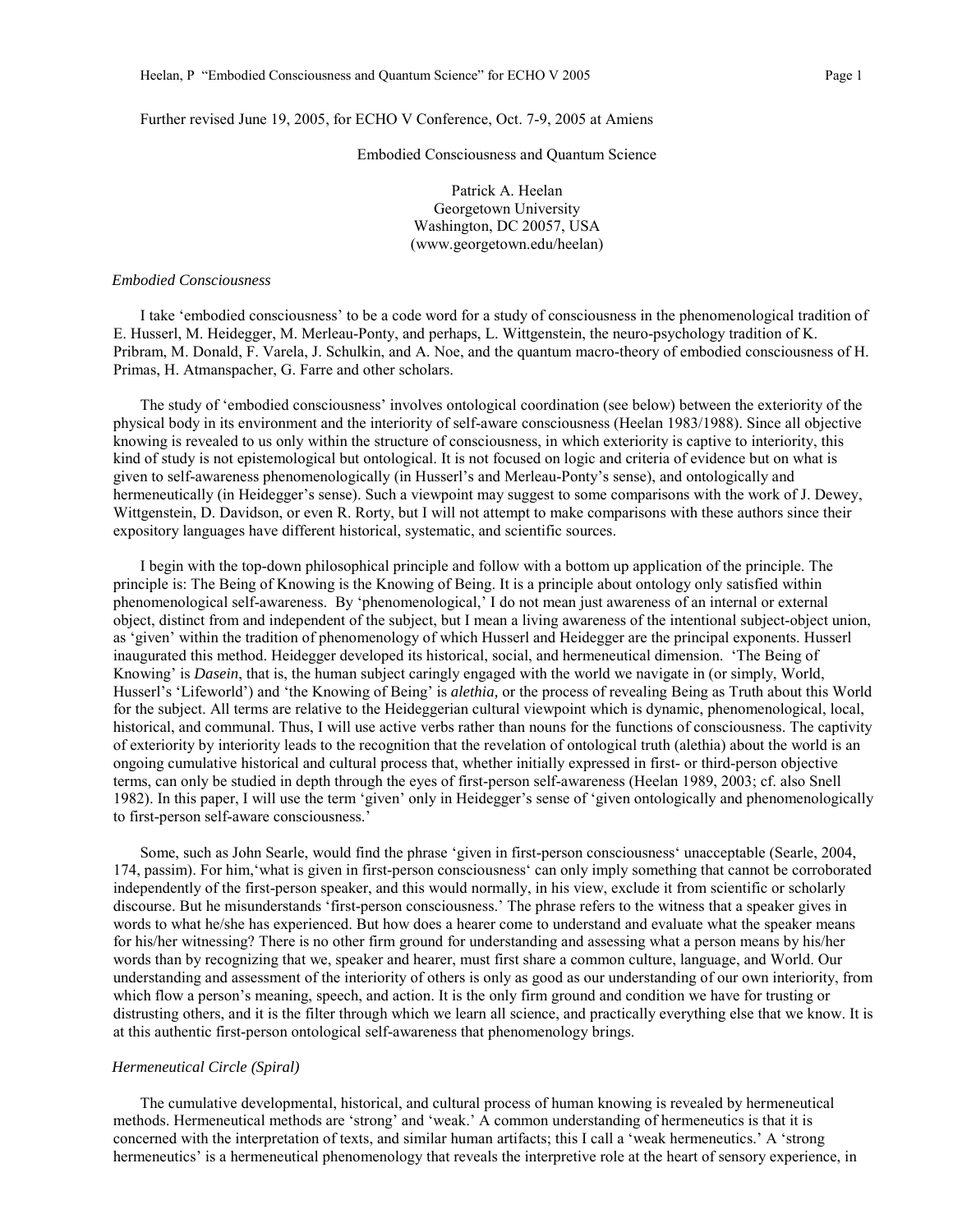particular, of perception and measurement. The strong hermeneutical circle begins and ends in the sensory World; the weak hermeneutics begins in sensory experience and ends in concepts or frameworks of interpretation (for the 'strong' form, see Heelan 1994; Lonergan 1971, Heidegger 1962, Merleau-Ponty 1962; for the 'weak' form, see Gadamer 1975) .

The strong hermeneutic circle comprises a sequence of four active functions:

1. questioning the World by attentive motor-sensory engagement with it;

2. searching for insight into possible practical or theoretical intelligibilities to be found there;

3. assessing what is revealed as intelligible and supported by appropriate standards of evidence so that the proposed hypothesis can be affirmed or denied prudentially;

4. purposefully deciding how consequently to act.

The hermeneutical circle (better called a 'spiral') may have to go round many times before an individual inquirer is in possession of a stable apodictic truth – by 'apodictic' I mean the recursive ability to return to the same problem and solution for a confirmation or review, and if for review, to revise and correct the past process.

Each of these functions has to be explored in its interiority within the context of their functional unity of operation in *Dasein*, constituting truth as *alethia*. Since possible action in the World follows from this activity, the four transcendental functions comprise a dynamic system – that transcends particular pragmatic outcomes and moves the actor forward in his/her engagement with others and the World. In its many and diverse historical turnings, the turnings of the hermeneutical circle opens to human consciousness, among other things, new windows on its historical cultural World. Such windows are constructed by the four functions, beginning with attentively questioning the World. The questioning may use measuring instruments or other technological tools (cf. 'readable technologies': Heelan 1983/1988, 197-200). As the hermeneutical circle turns, it tends to correct and refine some existing windows on the world and close others. Through these windows Worldly horizons are made accessible and new forms of human culture are invented. A horizon is the stable background necessary to foreground the diverse ways in which a stable object appears and presents itself; it is the environmental context (for Donald 2001, they would be "episodic scenarios") that provides the place where nested objects are ordered in space, time, and motion according to the contexts of interest established by scientific or cultural communities.

#### *Geometry of Visual Space*

My interest in human consciousness grew as a response to problems about the intuitional foundation of curved geometry, first posed to me in a course given by Erwin Schrödinger at the Dublin Institute for Advanced Studies in 1947- 48 on the geometry of the General Theory of Relativity. It took concrete form for me later when I did research on the geometry of the pictorial space of Vincent Van Gogh's painting, 'Bedroom at Arles.' Van Gogh's use of perspective was peculiar and I found one could make sense of the local geometry of the pictured bedroom by showing its relevance to the perceptual task set for the viewer by the painting: it was to make the scene convey, as Vincent said, the peace and intimacy of the bedroom. My research showed that visual space was geometrically flexible and adapted itself to the visual task at hand - but more about this in a moment. I found that this solution could be extended to instrumental observation, and that it made sense of (what has been taken to be) the problematic character of quantum physics. This last arose from the mistaken classical assumption that science was ultimately about the necessity of theory, rather than the contingency of data shaped by the nature of the task at hand. Actual experience is always local and subject to what can be viewed locally in concrete horizons of the World, with or without technologies. It is this local character of the observer and observed, together with the incompatibility of some local horizons with others that is characteristic of everyday human life - and also of quantum physics.

#### *Van Gogh's 'Bedroom at Arles'*

I want to recapitulate here what I discovered from my study of Van Gogh's painting, 'Bedroom at Arles' (Heelan 1972; 1983/1988, pp. 114-128). At the time when Vincent painted the 'Bedroom at Arles', he was studying the theory and art of using a perspective frame. The perspective frame that he was using, however, was one of his own design that he had a carpenter make for him. The frame had an unusual feature as we learn from a sketch he drew for his brother Theo. It was organized around the diagonals and their crossing at the center rather than around horizontals and verticals as in the classical tradition. If the purpose of using the frame was, as he wrote, to capture the 'true' form of things as he himself declared in a letter to his brother. The lines he drew accorded with the frame, but did not yield a threedimensional vision of a room of Euclidean shape. The shape seemed rather to belong in a curved finite space – like the space of General Relativity. I thought it might have its origin in a 'natural' human vision unmediated by rulers. The culturally modern way of conceiving space is to regard it as an empty Euclidean box the structure of which is displayed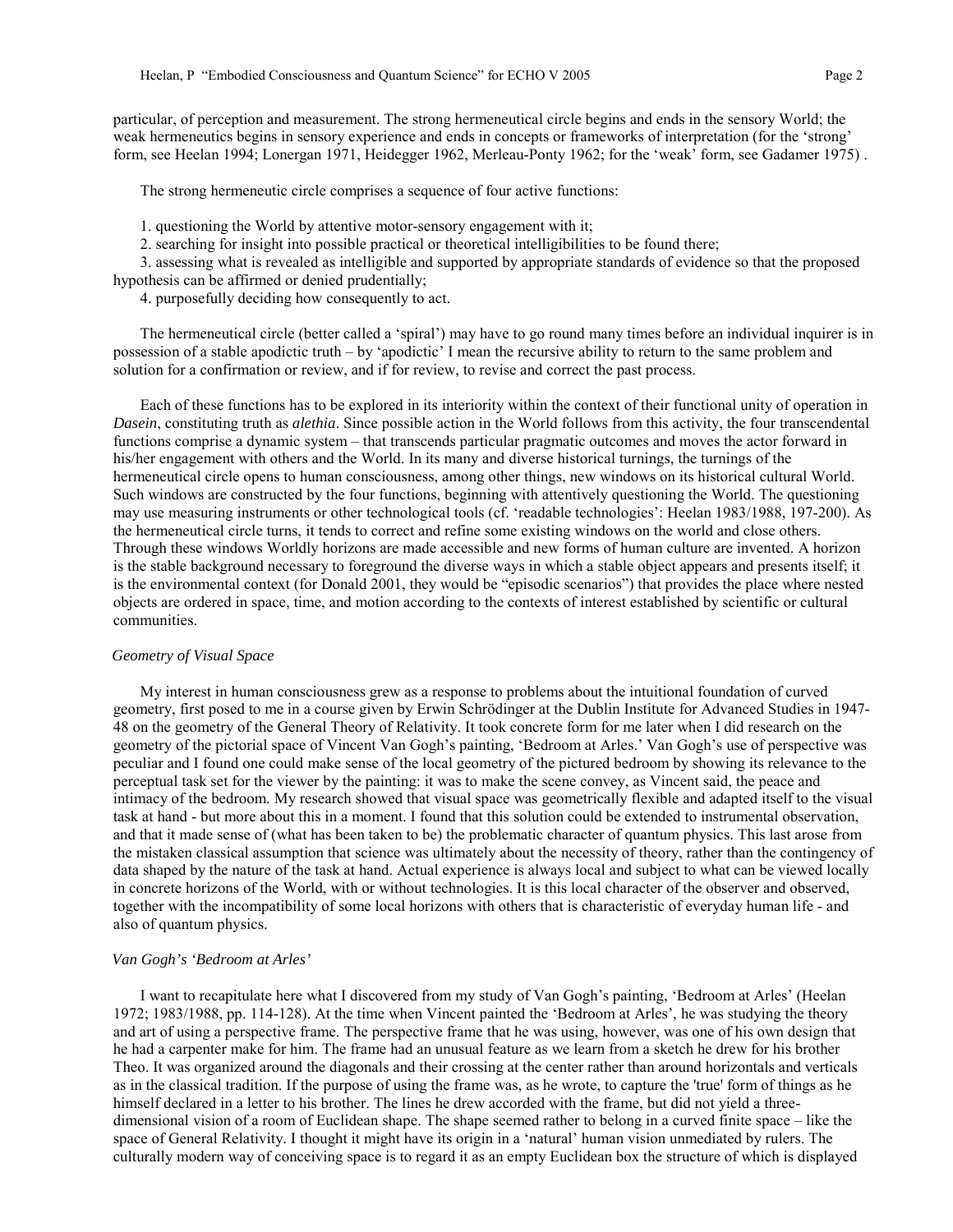when measured with rulers and presented to public vision as a 'carpentered environment.' Metric geometries are created by external measures, such as by rulers, and rulers create Euclidean geometry. But maybe there are other 'more natural' ways of measuring space, for example, by stereoscopic vision. When the eyes 'measure' the environment, they depend on three mutually independent stereoscopic angles: up/down, bipolar right/left, and stereoscopic convergence. These angles are not independent and orthogonal variables in physical Euclidean space and so would not naturally create a Euclidean space without the introduction of rulers. However, since they are physiologically independent, one might properly assume that they would be represented in 'natural' visual space as orthogonal. With the assumption that the three angles are both independent and orthogonal, one gets a family of curved non-Euclidean geometries, elliptic or hyperbolic among which are families of curved, finite but unbounded spaces. There is a long experimental research literature – mostly unsuccessful – about trying to prove experimentally that visual spaces have such curved finite geometries. Research on this question started with the work of H. von Helmholz and W. Blumenfeld in the 19th century, and R. Luneburg (of the Courant Mathematical Institute, New York) in the 20th, and it is still going on in Israel, Japan, and elsewhere.

The consensual view in this research community is that the visual curvature parameters are biologically fixed. I was not persuaded that this assumption was correct. Evolutionary development equipped early humans (*homo sapiens*) to address a diversity of mainly local tasks within the structure of small communities. Euclidean infinity would have made no sense to those early humans. From the evolutionary viewpoint, natural human vision did not have time to adjust biologically to the way we moderns live in an infinite Euclidean space and time. We notice this discrepancy ourselves when traveling. Distant mountains appear to be one-dimensional postcard cut-outs rather than three-dimensional masses penetrated by deep valleys. When we are driving fast on a curving road, the curves ahead seem to be sharper than they turn out physically to be. The famous psychologist James J. Gibson, who trained young pilots during World War II, found that so many of them crashed their planes when landing that he concluded, people are land animals, and not naturally equipped to make reliable spatial judgments from the air. He designed a sequence of ground signs for pilots to follow in landing planes and, at his insistence, such signs were standardized and adopted by international agreement for all airports of the world.

In order to compare 'natural' vision with instrumentally mediated vision, consider, for example, how far the Sun, Moon, and stars look. In 'natural' vision, they do not look as far as astronomers say they are. Using instruments to measure space, astronomers place the Sun 93 million miles away. In 'natural' vision, however, the Sun appears to be no more than, a guess, 20 miles away. The Sun's rays when seen through light cumulus clouds give the appearance of a 'sunburst,' like the golden 'Gloria' seen in Baroque churches and on the seal of the State of California, where the sun's rays appear to be bursting outwards at right angles to the gaze. In astronomical space, however, we are told that these rays reach us in parallel streams along the direction of our gaze. These are just a few of the many ways in which light rays in measured physical space differ from the same rays in 'natural' visual space; their apparent trajectories are transformed in ways that contradict modern cultural expectations of recent origin stemming historically from the time of Galileo and Newton.

I assumed then that the geometry of a person's visual space is a strongly hermeneutical function of how the body and the eye work together in intentional consciousness to prepare an optimal (for the purposes of the viewing) visual presentation of the place to which the attention is drawn (for the purpose of action). By 'strongly hermeneutical,' I mean, 'constructive of a meaningful role for space/time for the present task.' I found that among the geometries available, there is a family of 3D finite hyperbolic geometries that concentrate near-Euclidean vision only in a local finite domain directly in front of the viewer. Rudolf Arnheim called this 'the Newtonian oasis' (Arnheim 1974, 289-90; Heelan 1983/1988, 28). Outside of this domain the space is curved, finite, and unbounded. Such 3D curved spaces have two curvatures. The first curvature parameter is associated with the distance of the 'Newtonian oasis' from the viewer. That presumably is where visual attention is practically focused in order to perform a visually monitored task. Since the distance of this location from the viewer is variable, the curvature parameter should be flexible within a certain range. The second curvature parameter is associated with the size of visual space; this would relate hermeneutically to how much of the local environment has to be taken into account while attending to the visual task at hand. I concluded that the geometry of visual space was modeled on finite hyperbolic spaces with curvatures suited to the mostly manual tasks that early humans performed.

Looking to ancient authorities for support, I found Aristotle. He was not unaware of the finite limits of visual space. He wrote in *De Coelo* (*On the Heaven*, 279a), that beyond the visual heaven (the sphere of the fixed stars) there is nothing, not even a void or empty space: "It is evident" he wrote, "that there is no place or void or time outside of the heaven." But while Aristotle's visual imagination stopped at the boundary of the heaven, his intellectual imagination did not, for he added, "Whatever is there [beyond the heaven], is of such a nature as not to occupy any place, nor does time age it." Such is the notion of 'spirit' that has come down to us from the Greek philosophers.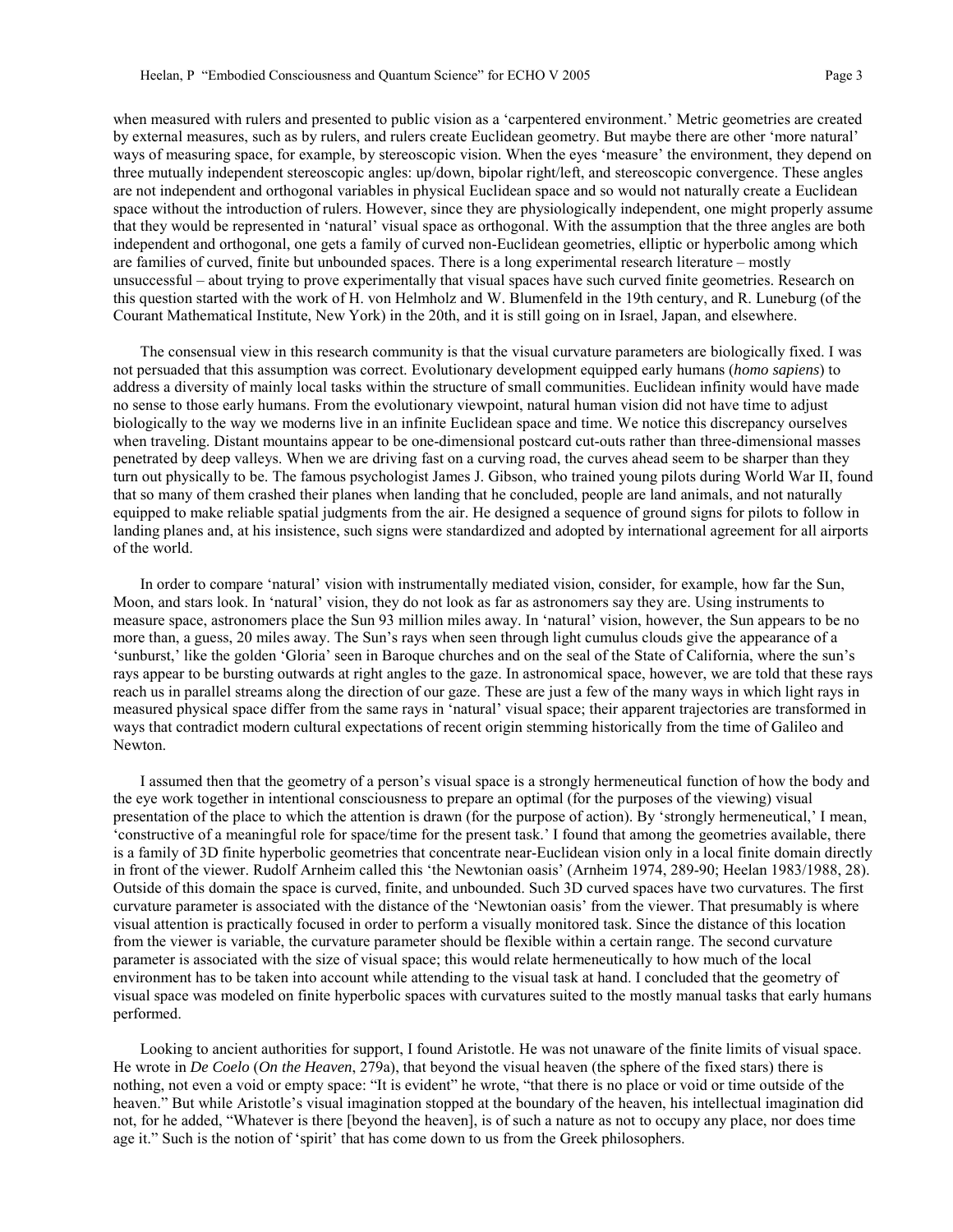## *Transcendental Consciousness*

Pursuing this research further, I came to understand that perception is an embodied function that gets its conscious structure from physical engagement with the world. Physical engagement can be 'natural' or it can be structured 'artificially' by the use of measuring instruments and other technologies familiar only to us moderns. 'Natural' human vision is guided by the natural inclination to adapt the role of vision to the accomplishment of local tasks. Such taskoriented visual space may be only locally near-Euclidean but overall it is generally curved, finite, and unbounded. When, however, instruments, such as rigid rulers or physical light rays, are used, these can become so much part of the human embodiment that they show up in phenomenology as part of the 'body image' through which we unconsciously interface with the world. Such instruments I call 'readable technologies.' (Heelan 1983/1988,197-200). In researching the embodied character of the four transcendental functions that comprise Lonergan's notion of method in inquiry, I discovered some general principles that were applicable to these notions throughout.

Summary: An object made present in consciousness to human experience is not simply a 'mirror' of the 'already out there now real' (i.e., what is there independently of the viewer and the viewer's horizonal situation), but is what is given to it as an object of experience under the principles listed below:

Principle 1) *The intentionality condition:* The object is given directly in self-awareness as present in the World and yet distinct from the subject.

Principle 2) *The evolutionary or adaptive condition*: The object is given as adaptive to the implicit or habitual interests of the attentive viewer.

Principle 3) *The framing condition*: The object is given as situated in a compatible horizon of the world.

Principle 4) *The action condition*: The object is given as grounds for personal action.

Principle 5) *The embodiment condition*: The subject (perceiver) to whom the object is given is an embodied perceiver, skilled by physical training to search for, test for, and recognize the presence of similar objects in the flux of sensory experience. The embodiment condition has a physical dimension that permits the use of 'readable instruments,' instruments that have become so integrated with bodily activity that they have become integrated with the 'body image.' Since the use of familiar technologies, whether classical or quantum, enriches and enhances perceiving, perceiving broadly understood is structured by the same core set of neuro-, psycho-, teleo-logical transcendental functions operating within embodied consciousness that constitute the 'intentionality' of the hermeneutical circle (Heelan 1983/1988, 1989, 1994, 1998, 2002; Heidegger 1977; Husserl 1960, 1983; Merleau-Ponty 1962).

Such, for example, is a blind man's cane that enables him to 'map' his local environment through the tip of his cane. The interiority or intentionality-structure accessible to self-awareness works the same way, whether or not the perceiver uses a 'readable instrument.' This implies that, when such an instrument is used, the target of observation can be either the object-as-given-by-the-instrument or the instrument-itself-as-object. Switching attention between them changes both the embodiment of the perceiver and the relevant local horizon (framework). The two experiences are phenomenologically different – that is, despite the fact that, from an external third-party perspective, nothing may seem to have physically changed, nevertheless the critical self-awareness of the viewer has changed and, in the dynamic view of concept formation defended here, there would always be tell-tale changes at least in the follow-up confirmation tests that would show what decision had been made regarding the target of observation.

Principle 6) *The complementarity condition*: Observations of the object measured and observations of the measuring instrument are 'complementary' in the sense made familiar by Niels Bohr in quantum physics: they cannot be performed together in one cognitive action and the order of their separate performances can be non-commutative when action follows. In one act of observing (where the target is the object measured), the instrument is not an object but is instead part of the embodied subject and under the control of the subject's 'general bodily supervisor' (the practical Ego); it is accessible to self-awareness through the functioning 'body image.' In the other act of observing (where the target is the instrument), the instrument is a free and independent object located in the external horizon of perception. From a horizonal (or framing) perspective, in the former (where the target is the measured object), the instrument is not part of the subject's external horizon, while in the latter (where the target is the instrument), the instrument is an independent part of that horizon. This is a situation analogous to – and explanatory of – the notion of 'complementarity' in quantum physics, where the choice, say, of measuring position, can exclude the possibility of measuring momentum at the same time, and vice versa. It is important ot note that the two acts of observing are not phenomenologically compatible, since each involves a different subjective embodied self-awareness as well as a different horizon or framing in the ontology of the perceptual process; these belong together and cannot be ontologically separated in practice.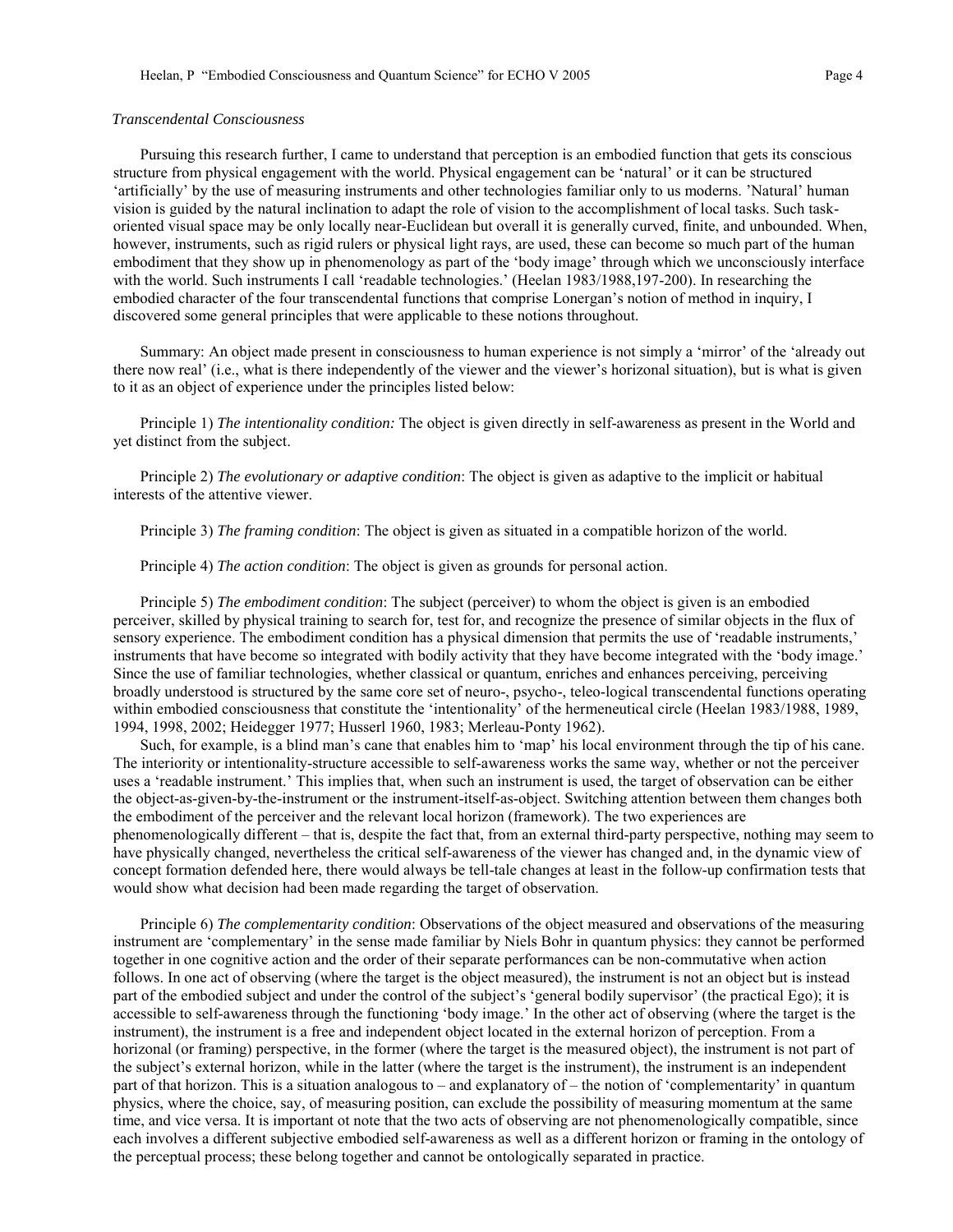Principle 7) *Principle of task-related sensibility*: The geometry of the spatial horizon of experience depends on the embodiment of the perceiver. Only when the embodiment includes a 'carpentered' horizon, will the geometry be universally Euclidean. When the embodiment is 'natural,' such as when binocular vision alone is used to structure the space of experience, its geometry is task-related and, as such, can be virtually Euclidean only in the limited domain of the task to be performed while overall its structure is non-Euclidean, curved, finite and unbounded.

To my surprise, I found that Wigner's measurement problem – that human consciousness plays an essential role in quantum measurement – could be construed along these lines (Wigner 1967). The solution is an expression of the relativity of data 1) to the choice of what to measure and 2) to the laboratory horizon of measurement brought into play. Such choices are not antecedently predicable. Horizons of measurement are consciously learned, then monitored and consciously adapted by each observer to the best occasions that occur during the learning process. Generalizing this finding to all sensory experience, I began to read the transcendental functions in the light of Husserl's notion of phenomenology as transcendental self-awareness of the embodied intentionality (Husserl 1983, 1960). I also began to read them in the light of Heidegger's notion of *Dasein* – the human inquirer - as *Being-in-the-World* – and as the carrier of historical/cultural tradition (Heidegger 1962, 1977). By going to the sciences of anthropology, linguistics, physics, neuro-psychology, theology (see, e.g., refs. to Pribram, Donald, Noe, Varela, Thompson, Tomasello, Lakoff, Schulkin, Lonergan, and others not mentioned). I folded their insights about the origins and development of human perceiving into the highest-level transcendental notions, I came to the conclusion that *human consciousness is the human subject's selfawareness of the historical cultural World expressed in language and other symbols, that it contains dimensions that are this-worldly and embodied, and also dimensions that go beyond. This self-awareness defines a self-creating, selfassessing, self-expressing, and self-developing subject always engaged with the pre-existing historical cultural World, freely making decisions, and acting in relation to this cultural environment, but aware of the insufficiency of its temporal worldly calling to satisfy the transcendental drive of Dasein.* 

# *Embodiment: Complementarity of Symbol and Symbolized (Representation and Meaning)*

I drew some conclusions about the nature of those generalized functions, functions that make self-creation possible. Among them are functions, experienced as 'insights,' that result in the formation of concepts. Concept formation at the perceptual level depends on the formation of *search programs* on the sensory flux, the labeling of the search programs internally in memory, and the labeling of them externally in words or phrases. The formation phase of concepts is conscious in the learning stage but subsequently unconscious in habitual operation (except when being revised). The search programs are embodied physically in neurological motor networks with or without embodiment in instruments. (cf. refs. To Donald, Pribram, Noe, Varela and Thompson, and others). How are we to understand 'embodiment' in such cognitive structures?

Meaning ('intentionality') is embodied in language and other symbolic (representational) forms. A search for meaning is generally begun as a search for some set of symbols (representations), usually linguistic. A search for a set of linguistic symbols does not necessarily result in or coincide with a search for a specific meaning, because meanings belong to a higher interpretative level than mere perception of the symbol and involve human intentions that can be embodied symbolically in many ways. A Google search, for example, will turn up no more than a set of linguistic uses, but the search for meanings is a search for something that can be embodied in many different linguistic or other representations. The dependence of meaning on symbols is a hermeneutical (interpretive) problem, one of connecting a (cultural) meaning with a (cultural) symbol use. Symbols may be considered either as perceptual objects in themselves, such as letters of the alphabet, or as functioning embodied parts of the operating subject, such as spoken or written words. In the former case, the symbol is just a free and independent perceptual object apart from the subject and dominated by its 'mimetic' - lowest level 'performative' - meaning (Pribram 1991; for 'mimetic,' see Donald 2001, passim; Noe 2004 uses the term 'enactive'). In the latter case the symbol functions as a part of the operating subject and generates a meaning at a higher level than the physical (mimetic) sense of the symbol, this meaning is usually theory- or network-dependent. All perceptual entities, whether used as independent objects or given representational functions in the generation of meaning, depend in addition on the formation and maintenance by the subject of his/her pyramid of dynamic embodied search programs.

Symbolic networks link symbols on the same meaning level; when interpreted, they share a common subjective intention and a common external horizon of possibility, both necessary for common meaningful discourse. When the symbols are not on the same meaning level, there is a problem of interpretation – but more about this below. All aspects of meaning are expressed symbolically through language or other symbolic forms, e.g., mathematical equations, measurenumbers, physical measurements, motor-sensory activity, *Vorhanden* ('present-at-hand,' contextually indeterminate objects), *Zuhanden* ('ready-to-hand,' contextually determinate objects), and so on. This hierarchy of meanings is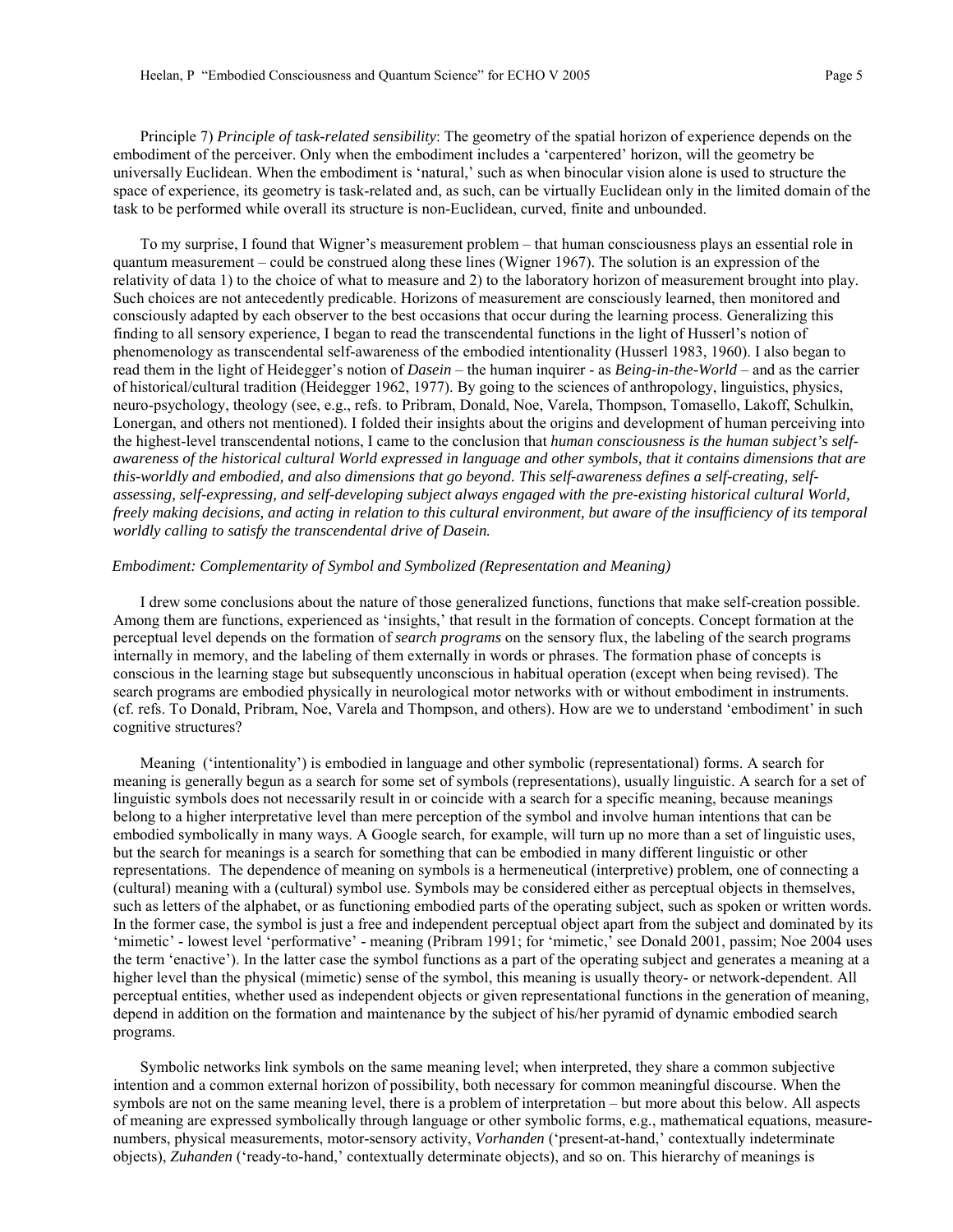symbolized by a hierarchic pyramid of representations that all belong to the perceptual order. The meanings, however, are mediated by the hierarchy of symbols, the lowest - whether words, pictures, diagrams, or monuments - being objects directly given and recognizable in the sensory World, while higher level meanings – what words mean, pictures mean, diagrams mean, or monuments means - are mediated by embodiments of the lower level representations. All the representations eventually return on analysis to concrete meanings in the World. The building of such a pyramid of representations is clearly fraught with dangers, such as, of thinking that the pyramid is flat – leading to *empiricism* or *idealism* - or of failing to recognize a representation's proper place in the pyramid – leading to *rationalism* and other  *isms*.

Though all representations return ultimately to the perceptual for their meanings, all meanings are not on the same meaning level. Difference in levels of meaning introduces the kind of complementarity found in quantum physics (for reasons already presented), namely, that the search programs for the lower level (of physical symbols) are incompatible with the search programs for the higher level (of meant objects), because the symbol when functioning meaningfully is not free and independent on its own but rather a part of the subject's embodiment, bound to, enslaved and controlled by the subject's 'general bodily supervisor' (the practical Ego).

## *Human Development: Synthetic Analysis*

The origin of human self-awareness as Being-in-the-World is mysterious, emergent, and connected with the origins of language. To the extent that self-awareness is embodied and reaches out to the World as to its natural home, part of it – the embodied part - can be studied scientifically, even to the point of giving it a provisional name, a Quantum MacroSystem (QMS).

In a paper of mine published in Harald Atmanspacher's journal, *Mind and Matter* in 2004 under the title: "The Phenomenological Role of Consciousness in Measurement" (Heelan, P. 2004), I wrote the following (the citation is from the Abstract):

A structural analogy is pointed out between a hermeneutically developed phenomenological description, based on Husserl, between the process of perceptual cognition on the one hand and quantum mechanical measurement on the other hand. In Husserl's analytic phase of the cognition process, the 'intentionalitystructure' of the subject/object union prior to predication of a local object is an entangled symmetry-making state, and this entanglement is broken in the synthetic phase when the particular local object is constituted under the influence of an ειδoς ('inner horizon') and the 'facticity' of the local world ('outer horizon'). Replacing 'perceptual cognition' by 'measurement,' and 'subject' by 'expert subject using a measuring device' the analogy of a formal quantum structure is extended to the conscious structure of all empirical cognition. This is laid out in three theses: about perception, about classical measurement, and about quantum measurement. The results point to the need for research into the quantum structure of the physical embodiment of human cognition.

Although Heidegger and strong hermeneutics are not mentioned in the Abstract, they are also part of the argument of that paper since I take Heidegger's Being-in-the-World to be a development of what is already implicit in Husserl's work on perception and explicit in his posthumous works, such as the *Crisis of European Civilization and Transcendental Philosophy* Husserl 1976)*,* rather than a total repudiation of Husserl's transcendental phenomenology. I have in this presentation extended the argument of that paper from perceptual acts to the embodied human knower as a physical system, that is, to his notion of the human subject as Heidegger's Being-in-the-World.

That the self-awareness of this human system belongs to the scientific category to which a quantum-like theory applies, is what I have tried to show. I am aware that I am not the first to do this. What I have done I hope would be seen as a contribution to what was begun by London and Bauer, Wigner, and von Neumann (see refs.), and developed by Primas, Atmanspacher, Farre (see refs.), and their colleagues, and others. In this paper today, I tried to show that the embodied human subject, as Being-in-the-World, in its engagement with the World, can be described overall as a Quantum MacroSystem.

Returning to my First Principle: The Being of Knowing is the Knowing of Being, and substituting 'embodied knowing' for 'Knowing,' we get 'The Being of Embodied Knowing is the Embodied Knowing of Being. But you may ask: if quantum systems, such as atoms and molecules, are merely material things to which consciousness is not ascribed, how is it that humans to whom consciousness is ascribed, fall under the same description? The truth is that the objective target of the quantum theory is not an isolated material thing, small or large, but a material thing united physically with an embodied human subject within the self-awareness of embodied human knowing. Human embodied self-awareness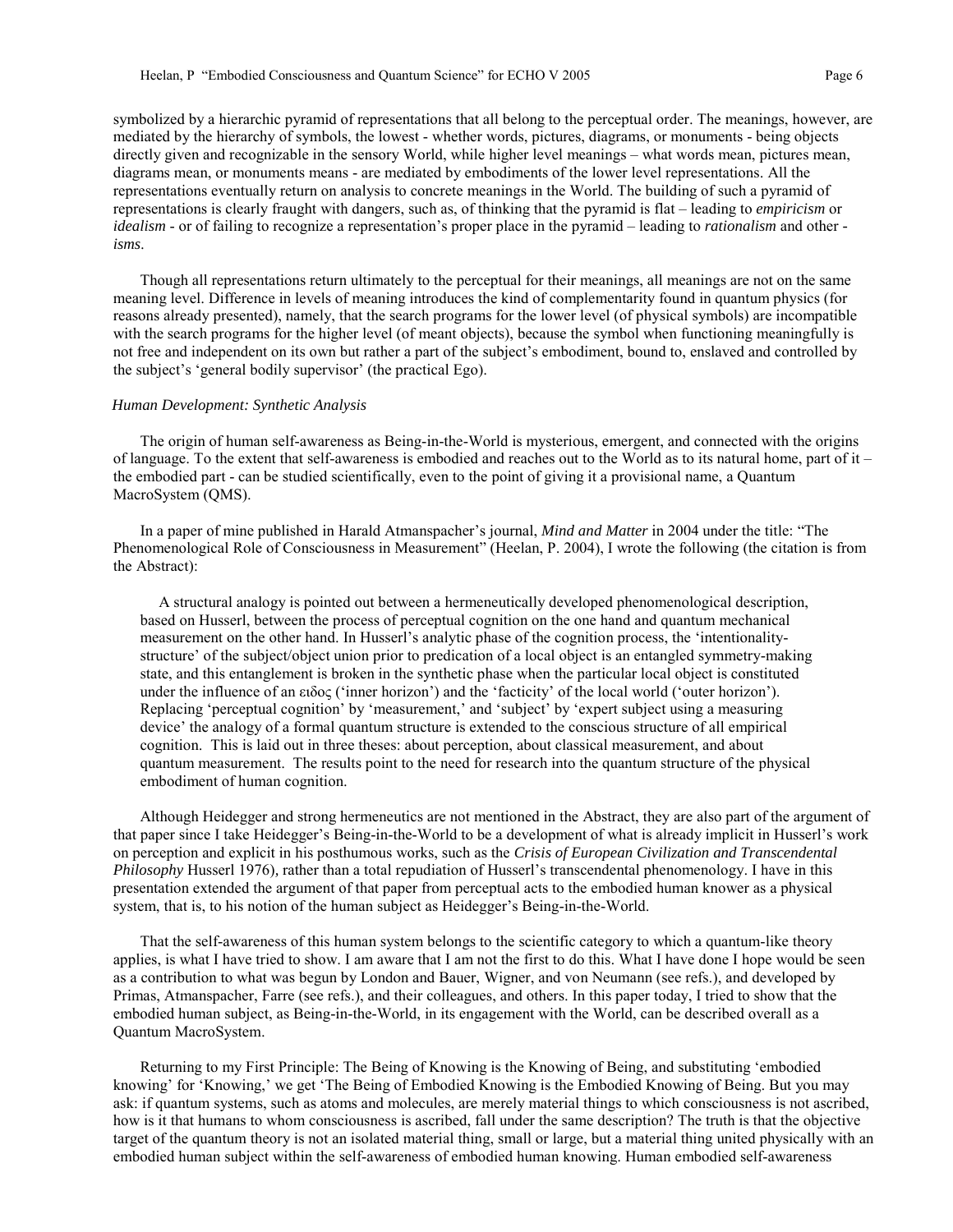includes the *disembodied presence* to the knower of what is also in its own being embodied (such as people, things, or World) but beings other than the knower, since the other, though physically distinct from the human knower, is nevertheless present to the self in consciousness. Though not physically a part of the subject, the other (people, things, or World) is present to, while physically united with, the embodied self without, however, blurring the physical distinction between them; as known. The other is possessed in a disembodied ('mental') state by the embodied knowing subject; the disembodied presence is, as it were, the product of an *interior mimesis of the object and the product of an interior performance called (by Husserl) 'noetic-noematic'intentionality.'*

We can trace the origins of the embodied subject in infancy. Nature provides the human infant at the start of life with the transcendental functions (or 'notions' as Lonergan calls them) that make its self-creation within a historical culture possible. Every individual person gains his/her Being-in-the-World only through living in an already historically constituted community (Tomasello 1999). This building of self through the interiorizing of communal Worlds begins in infancy and continues through childhood and adulthood to constitute an integrated function of the subject as self and the other as people and World. In addition, the self's desires and expectations reach out beyond the World, a fact whose existence is witnessed by human biology, anthropology, literature, history, and religious worship. Human desires are essentially unfulfillable and unendurable without a transcendent faith, hope, and love to bring 'rest' and 'satisfaction' to human 'lives' (Lonergan 1971).

Among these functions are *mimetic* (alternatively, *enactive*, Noe's term) transformation functions that are intelligibly modeled by group-theoretic theories that define symmetries given as invariants in relation to group-theoretic transformation. It is plausible to think of these mathematical transformations and symmetries as normative representations that serve the purpose of concept- and category-formation; they model the real mimetic performances in motor-sensory activity that act as 'search-programs' (or internal 'demons,' as Donald 2001 calls them) that pick out and recognize real instances of the invariants or symmetries in the sensory flux. Whether real instances occur depends on whether or not the contingent local background or horizon of search permits the search program to be successfully fulfilled; and if it is successfully fulfilled, it will be fulfilled only locally, at certain particular places and times in the World.

Turning now to the two kinds of objects, categorial and individual, that relate to perception. 1) Categorial objects are the ideal symmetries (invariants) that objectively define general essences as ideal objects; these are *interior* (mental) objects and ignore any background horizonal constraints that may condition possible fulfillments in the World. 2) individual particulars are individual external space-time objects, present-at-hand or ready-to hand (*Vorhanden* or *Zuhanden*) that are given empirically as locally fulfilling the norms of the category; these fulfillments are merely factual, contingent, and prudential.

1) Categorial (mental) objects are given to consciousness through public representations, usually linguistic, of internal search programs that can find individual referents in the regulated motor-sensory sensory flux. Such search programs are (in their making) consciously 'symmetry-making,' and (in their use) consciously 'symmetry recognizing.' These search programs are constructed by consciously managing internally a stylized choreographed engagement between the embodied subject and a possible and imagined worldly object (Pribram 1991; Donald 2001; Heelan 2004). Once constructed, they are held unconsciously in long-term memory; they can be consciously revised at any time by new experiences. The search programs actively embody ideal normative conditions or relate to standard exemplars under imagined group-theoretic transformations. A symmetry is an ideal normative (categorial) unity in (motor-sensory) diversity of object-defining profiles (appearances) under the defining group-theoretically structured set of transformation functions that bring about the permutation of the profiles among themselves (Pribram 1991; Cassirer 1944; Heelan 2004). Consider, for example, the geometry of the space of human experience: its category can be Euclidean or non-Euclidean (see above). It is Euclidean when its function is to define a homogeneous public general-purpose space of unlimited extent; its metric is appropriately constituted by standard rigid rulers. It is non-Euclidean when its function is to provide an individual agent with the personal spaces adapted to some localized task; in this case the hyperbolic geometry is defined by measures of the three binocular angles (convergence, bipolar azimuth, and elevation) that are independent and mutually orthogonal variables in the geometry.

 2) Individual objects are given as factual 'fulfillments' of categorial search programs. A fulfillment occurs when a local embodied subject, confronted by the empirical World and guided by the prudential dynamic of a specific inquiry, recognizes as given locally the presence of an individual object instantiating the normative standards of the categorial search program. Whether the categorial standards can be or are fulfilled is contingent on a number of factors: a) the individual case can be put under question; b) the background horizon of the case can be put under question; and c) the historical and cultural a priori structure of the subject's World can be put under question. Just as the search program is *symmetry-making*, so fulfillments are '*symmetry-breaking*' for they are individual and local, while the symmetries of the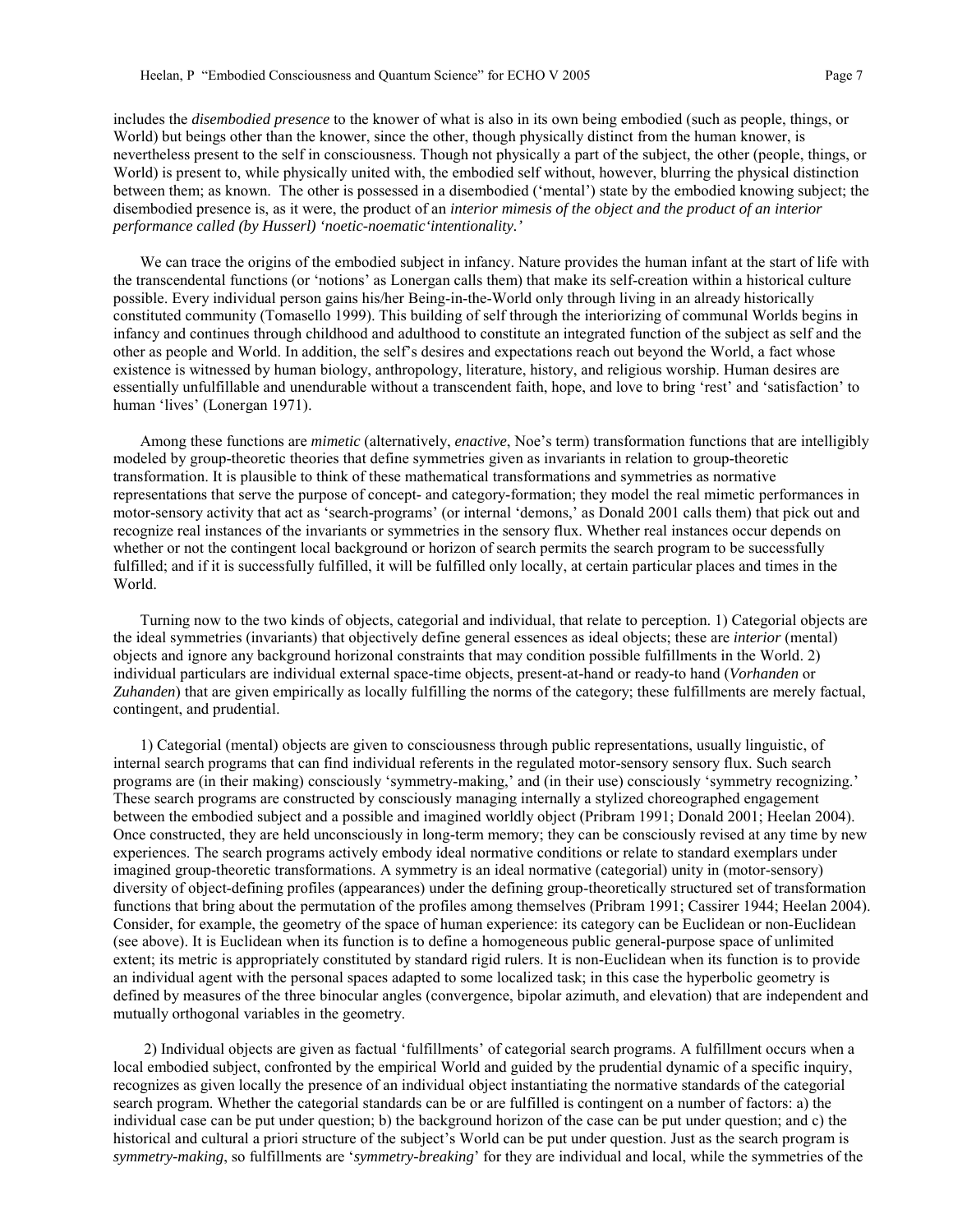search programs are general and non-local. Symmetry-breaking involves two steps. The first is a phase of union by physical 'entanglement' between the embodied subject and the profiles of the individual case as these are received, sampled, and tested by the motor-sensory system. Much more needs to be said of this phase, but not here (see Heelan 2004). The second phase is 'disentanglement' or 'objectification'; in this phase the object is recognized as being a found individual in the World of the given category, and other than, and separated from, the knower-subject; it has a place and a time and other concrete qualities that break the generality and symmetry that defines the search program. In Husserl's terminology, the first phase corresponds is the *noetic* phase of intentionality and the second is the *noematic* phase (Husserl, 1983).

In summary, from the point of view of phenomenology, a categorial object is *internal* (mental); its ontology is the symmetry of an internal search program characterized by this symmetry. An individual empirical object or instance is the product of an internal process of *constitution* whereby an external (space-time) instance of the category is recognized as fulfilling the normative conditions of the search program and as physically present in local space and time. A theoretical model of this process would represent *symmetry-making* and s*ymmetry-breaking* as two different and distinct symbolic operators acting on a symbolic model of the ideal state representation of the embodied subject-in-the-World.

In such a representation some pairs of operators would commute and others would not. They would commute only if there is a common background horizon that permits commutation; otherwise they would not commute. In such a model of the embodied-subject-in-the-World, the operators that define categories would be context-dependent with respect to the World, and those that define individuals would be context-dependent with respect to horizons of the World.

The general formal structure so described exemplifies in a striking way the same Hilbert space structure and Uncertainty Principles that characterize the quantum theory, in which the Hilbert space of the embodied-subject-in-the-World is partitioned by two sets of operators, those that define horizonal categories and those that define observational data; the operators in each set may or may not commute pair-wise with one another (Heelan 2004). This brings forward once again those questions relative to the proposed quantum structure of human embodied consciousness first posed by F. London and E. Bauer, and later taken up by J. von Neumann, E. Wigner, J. Wheeler & W. Zureck, K. Pribram, H. Atmanspacher, H. Primas, G. Farre, and the present author (see the references below) and many others not mentioned here .

## *Acknowledgments*:

I am greatly indebted to many colleagues in many disciplines from whom I have learned much that shaped my thinking. I want to mention a few in particular. My mentors in physics and philosophy respectively were the late E. Wigner, Professor of Physics at Princeton University and Jean Ladrière, Professor Emeritus at the Catholic University of Leuven, repectively. Among colleagues, I have been influenced by H. Atmanspacher, Director of the Institut für Grenzgebiete der Psychologie und Psychohygiene at Freiburg i.B; B. Babich, Professor of Philosophy at Fordham University; J. Brough, Professor of Philosophy at Georgetown University; Heidi Byrnes, Professor of German at Georgetown University; G. Farre, Professor Emeritus of Philosophy at Georgetown University; K. Pribram, Distinguished Professor at Georgetown University; J. Schulkin, Research Professor of Physiology at Georgetown University; R. Sokolowski, Professor of Philosophy at the Catholic University of America; and many others to all of whom I offer my warm thanks and friendship.

# *Principal References*

Arnheim, R. 1974. *Art and Visual Perception*. Berleley: University of California Press.

Atmanspacher, H. & G. Dalenoort (eds.). 1994. *Inside Versus Outside: Endo- and Exo-Concepts of Observation and Knowledge in Physics, Philosophy, and Cognitive Science.* Berlin: Springer.

Cassirer, E. 1944. "The Concept of Group and the Theory of Perception." *Philosophy and Phenomenological Research*, **5**, 1-15.

Donald.M. 2001. *A Mind So Rare: The Evolution of Human Consciousness*. New York: Norton.

Elvee, R. (ed.). 1982. *Mind in Nature / Nobel Conference XVII*, New York: Harper & Row.

Kafatos, M. and R. Nadeau. 2000. *The Conscious Universe*. New York:Springer.

Farre, G. 2002a. "The quantum theory of evolution: A sketch," *Cybernetics & Systems I* , **29**.

Farre G. 2002b, "The Evolution of Matter: A quantal theory of evolution," *American Institute of Physics, Proceeding 627*, 17.

Gadamer, H-G.1975. *Truth and Method*. New York: Crossroads Press.

Heelan, P. 2004. "The Phenomenological Role of Consciousness in Measurement," *Mind and Matter,* **2** (2004), 61-84.

Heelan, P. 2002. 'Phenomenology and the Philosophy of the Natural Sciences.' In *Phenomenology World-Wide*. A-T. Tymieniecka, ED.: 631-641. Dordrecht & Boston, MA: Kluwer.